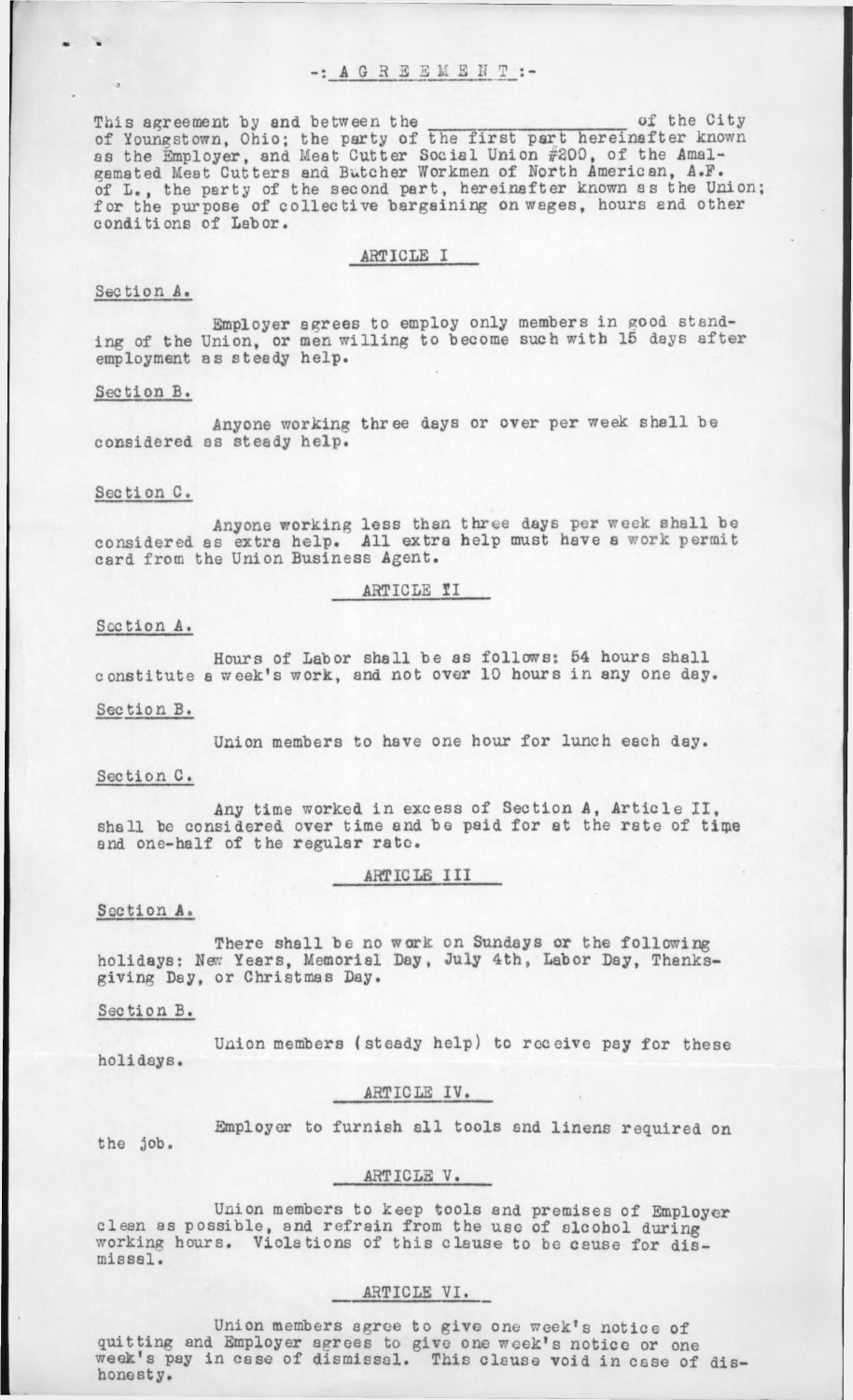## ARTICLE VII

Union members to be paid wages in full once a week.

## ARTICLE VIII

Employer agrees to give Union members who have been employed as steady help one year or over one week' s vation (with pay) each year.

## ARTICLE IX.

Classification of Employees for the determining of various rates of wages shall be as follows: Meat Cutters (men cutting fresh meat ready to sell). Counter men (men waiting on trade only). Apprentices and Extra Help, and Managers of Department.

## ARTICLE X.

### Section A.

*W* \*

Union member working as Meat Cutter shall receive not less than \$30.00 per week.

## Section B.

Union member working as counterman shall receive not less than \$25.00 per week.

## Section C.

Union member employed as apprentice shall receive not less than \$16.00 for the first six months and not less than \$18.00 for the second six months, and not less than \$20.00 for the third six months. After two years full wages, if serving as counterman, and \$25.00 for the second year and full pay after three years, if serving as a Meat Cutter.

## Section D.

Extra help shall be paid at the following rate: Countermen, 50¢ per hour. Meat Cutters, 60¢ per hour.

## Section E.

Department Managers to receive not less than \$35.00 per

week.

## ARTICLE XI

In the event of any reductions of persons by the Employer, the rule of seniority in employment shall be observed, unless otherwise mutually agreed by Employer and Union. The same rule shall be observed in rehiring.

## ARTICLE XII

When any matter pertaining to this agreement, or any grievance shall arise between the Employer and the Union, the Union Representative shall refer the same to the Employer or his manager, for adjustment, and in the event of failure to reach a satisfactory settlement within three days, said grievance shall be submitted to an Arbitration Board of three members. One to be chosen by the Union and one by the employer, these two to choose a third, but in the event they fail to agree on the third within 48 hours, the Labor Board shall be requested to appoint a third party, their decidion to be final.

### ARTICLE XIII

In consideration of the granting of the above conditions by the Employer, all Union members agree to work to the best interest of the Employer. In very just and lawful way to give honest and diligent service to the patrons of the Employer's market, and to do everything in their power for the uplifting of the meat industry and further agree to expel (upon sufficient proof) from the Union any member guilty of dishonesty.

> This agreement shall be and remain in force from to and including \_

Witness Employer

Uni on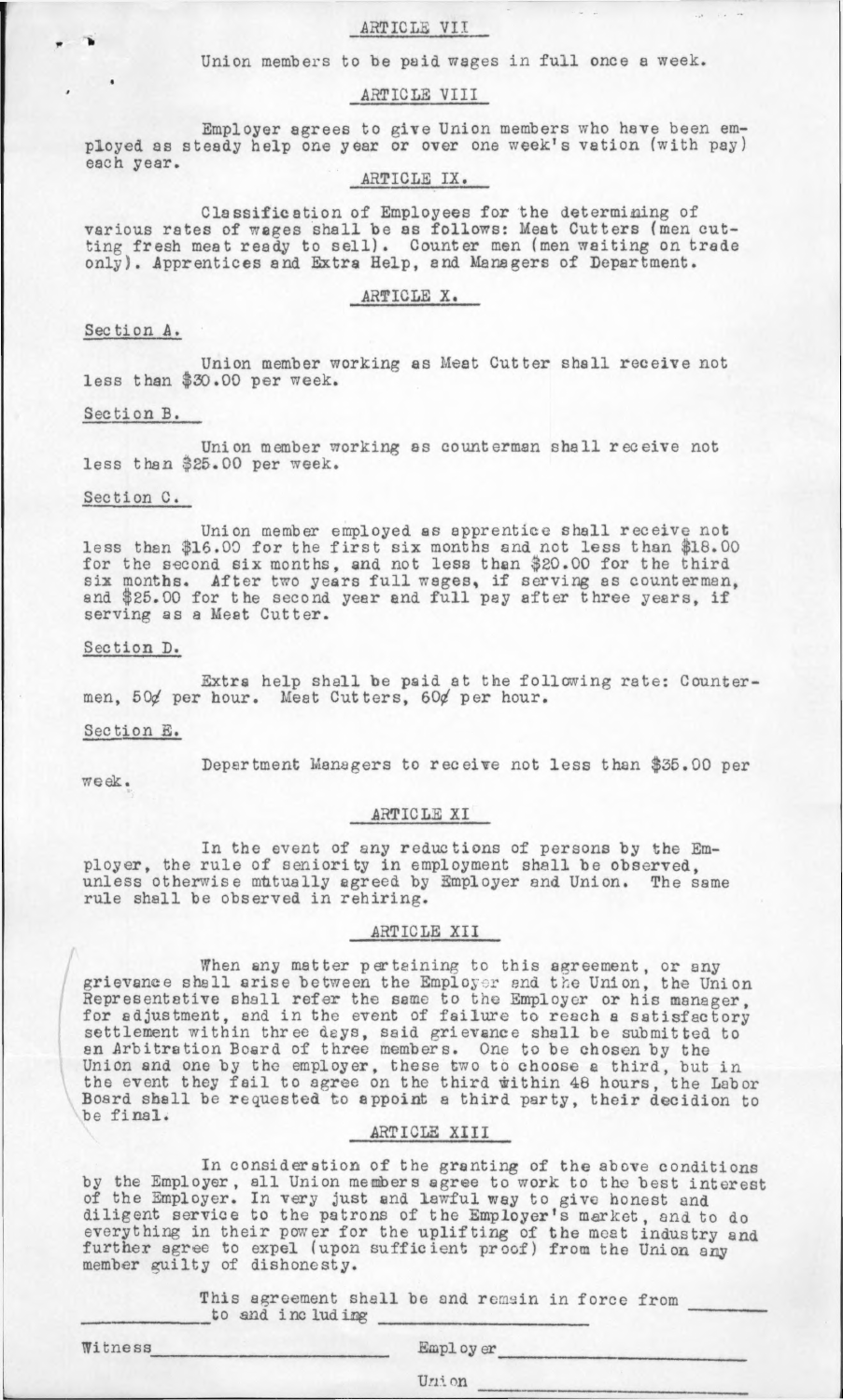| (3121)                                                                                       | U.S. Department of Labor<br>BUREAU OF LABOR STATISTICS<br>Washington                                                                                                                                                                                                                                                                             |                                                          | $36 - 37 - 20$           |  |
|----------------------------------------------------------------------------------------------|--------------------------------------------------------------------------------------------------------------------------------------------------------------------------------------------------------------------------------------------------------------------------------------------------------------------------------------------------|----------------------------------------------------------|--------------------------|--|
|                                                                                              | Youngstown, Ohio                                                                                                                                                                                                                                                                                                                                 |                                                          |                          |  |
|                                                                                              | COLLECTION OF UNION AGREEMENTS<br>May 15, 1936                                                                                                                                                                                                                                                                                                   |                                                          |                          |  |
| Local Union Meat Cutters and Butcher Workmen #200                                            |                                                                                                                                                                                                                                                                                                                                                  |                                                          |                          |  |
| Address Mike Nief, 3406 Hillman Street                                                       |                                                                                                                                                                                                                                                                                                                                                  |                                                          |                          |  |
|                                                                                              | 1. What branch of the trade is covered by this local? Retail that                                                                                                                                                                                                                                                                                |                                                          |                          |  |
|                                                                                              |                                                                                                                                                                                                                                                                                                                                                  |                                                          |                          |  |
| 2.                                                                                           | Number of employers with whom union has effective agreements. $30$<br>(If a number of employers sign identical agreements, please attach copy of the<br>agreement and list employers below. If all provisions in the various agree-<br>ments are not identical, get copies of each and fill out a separate schedule<br>for each different type.) |                                                          |                          |  |
| 3.                                                                                           | Number of union members covered by agreement attached to this schedule. $65$                                                                                                                                                                                                                                                                     |                                                          |                          |  |
| 4.                                                                                           | Number of non-members covered. None                                                                                                                                                                                                                                                                                                              |                                                          |                          |  |
| 5.                                                                                           | Names of companies or employers' associations :<br>signing the attached agreement. (If signed by : Beginning<br>: Date of<br>an association, please give name of associa-: Date : Termination<br>tion and number of companies.)                                                                                                                  |                                                          |                          |  |
|                                                                                              |                                                                                                                                                                                                                                                                                                                                                  |                                                          | may                      |  |
|                                                                                              |                                                                                                                                                                                                                                                                                                                                                  |                                                          |                          |  |
|                                                                                              |                                                                                                                                                                                                                                                                                                                                                  |                                                          | rs/                      |  |
|                                                                                              | ille.                                                                                                                                                                                                                                                                                                                                            |                                                          | $\overline{\phantom{a}}$ |  |
|                                                                                              | Square Market                                                                                                                                                                                                                                                                                                                                    |                                                          | $\iota$                  |  |
|                                                                                              | use Market                                                                                                                                                                                                                                                                                                                                       | July 1936. July 1, 1937                                  |                          |  |
|                                                                                              | (on effect):                                                                                                                                                                                                                                                                                                                                     | $n \mid 5 \mid 936;$ (1937)                              |                          |  |
|                                                                                              |                                                                                                                                                                                                                                                                                                                                                  | Mayl                                                     | 5: Man 1, 1936           |  |
| Indicate if union wishes to have us keep identity of this agreement confi-<br>6.<br>dential. |                                                                                                                                                                                                                                                                                                                                                  |                                                          |                          |  |
|                                                                                              |                                                                                                                                                                                                                                                                                                                                                  |                                                          |                          |  |
|                                                                                              |                                                                                                                                                                                                                                                                                                                                                  | (Signature of person furnishing information)<br>Bus ago- |                          |  |
|                                                                                              |                                                                                                                                                                                                                                                                                                                                                  | (Office or Position)                                     |                          |  |
|                                                                                              |                                                                                                                                                                                                                                                                                                                                                  | wirland en                                               |                          |  |
|                                                                                              |                                                                                                                                                                                                                                                                                                                                                  | (Address) agres                                          |                          |  |